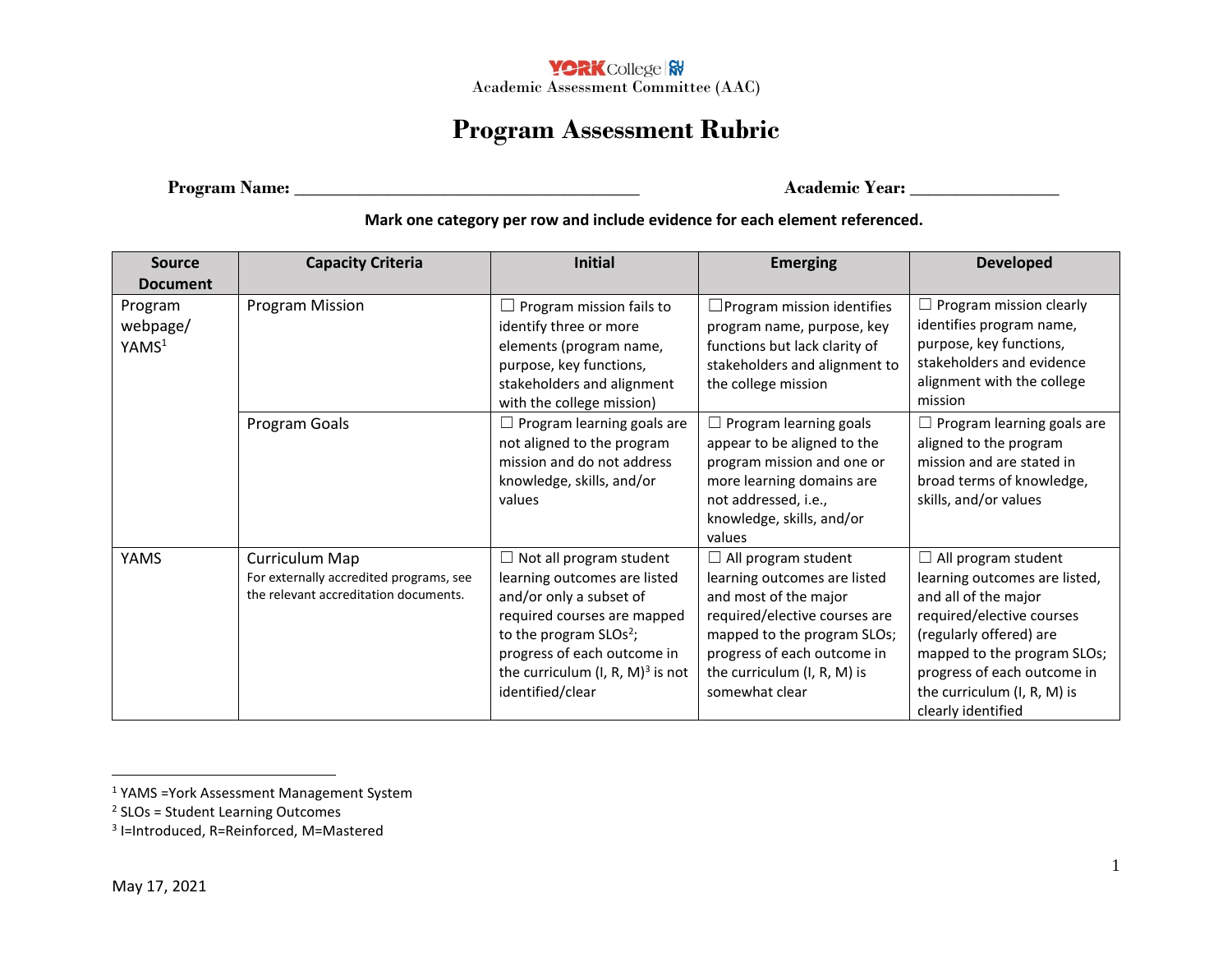## Academic Assessment Committee (AAC)

| <b>Source</b>         | <b>Capacity Criteria</b>                                                                    | <b>Initial</b>                                                                                                                                     | <b>Emerging</b>                                                                                                                                                             | <b>Developed</b>                                                                                                                                                                                                                                                       |
|-----------------------|---------------------------------------------------------------------------------------------|----------------------------------------------------------------------------------------------------------------------------------------------------|-----------------------------------------------------------------------------------------------------------------------------------------------------------------------------|------------------------------------------------------------------------------------------------------------------------------------------------------------------------------------------------------------------------------------------------------------------------|
| <b>Document</b>       |                                                                                             |                                                                                                                                                    |                                                                                                                                                                             |                                                                                                                                                                                                                                                                        |
| ANNUAL<br>PLAN/REPORT | <b>Program Student Learning</b><br>Outcomes (PSLOs) assessed                                | $\Box$ Program student learning<br>outcomes lack alignment with<br>the program goals and are<br>not observable, measurable<br>and student centered | $\Box$ Program student learning<br>outcomes are inconsistently<br>aligned with the program<br>goals, and not each PSLO is<br>observable, measurable and<br>student centered | $\Box$ Each program student<br>learning outcomes is aligned<br>with the program goals, is<br>observable, measurable and is<br>student centered                                                                                                                         |
|                       | Alignment with York's<br><b>Institutional Learning Outcomes</b><br>(ILOS)                   | $\Box$ None of the PSLOs are<br>aligned to a York Institutional<br>Learning Outcome                                                                | □ Some PSLOs are aligned to<br>a York Institutional Learning<br>Outcome                                                                                                     | $\Box$ All PSLOs are aligned to a<br>York Institutional Learning<br>Outcome                                                                                                                                                                                            |
|                       | Alignment with MSCHE Standard<br><b>III Competencies</b>                                    | $\Box$ None of the PSLOs are<br>aligned to a MSCHE Standard<br><b>III Competencies</b>                                                             | $\Box$ Some PSLOs are aligned to<br>a MSCHE Standard III<br>Competencies                                                                                                    | $\Box$ All PSLOs are aligned to a<br><b>MSCHE Standard III</b><br>Competencies                                                                                                                                                                                         |
|                       | From which course(s), section(s)<br>or other sources will you collect<br>student artifacts? | $\Box$ None of the plan<br>outcomes identify<br>courses/sections in which<br>student artifacts will be<br>collected                                | $\square$ Some of the plan outcomes<br>identify courses/sections in<br>which student artifacts will be<br>collected                                                         | $\Box$ All of the plan outcomes<br>identify courses/sections in<br>which student artifacts will be<br>collected                                                                                                                                                        |
|                       | <b>Assessment Measures</b>                                                                  | $\Box$ Has not yet developed (or<br>identified) direct assessment<br>measures                                                                      | $\Box$ Has developed (or<br>identified) direct assessment<br>measures for at least one<br><b>PSLO</b>                                                                       | $\Box$ Has developed (or<br>identified) direct assessment<br>measures for all PSLOs                                                                                                                                                                                    |
| <b>Annual Report</b>  | Sample size                                                                                 | $\Box$ Does not identify the<br>sample size and/or courses<br>used to collect data for any of<br>the program student learning<br>outcomes          | $\Box$ Has identified the sample<br>size and courses used to<br>collect data for at least<br>program student learning<br>outcome                                            | $\Box$ Has identified the sample<br>size and courses used to<br>collect data for program<br>student learning outcomes<br>currently being assessed. Has<br>indicated why the sample size<br>is appropriate and<br>representative of the<br>program's student population |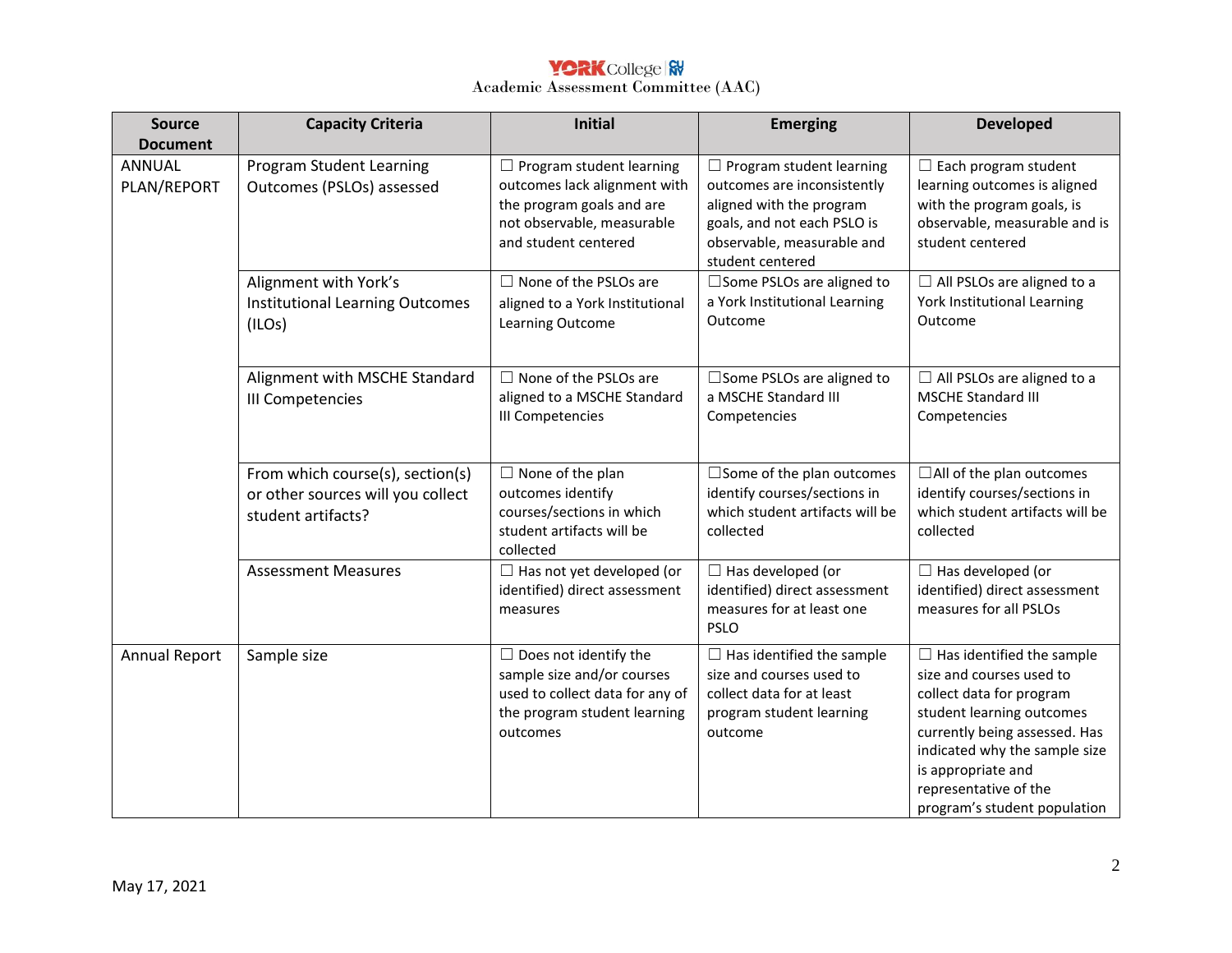## **YORK** College **RV** Academic Assessment Committee (AAC)

| <b>Source</b>   | <b>Capacity Criteria</b>                             | <b>Initial</b>                                                                                                                                 | <b>Emerging</b>                                                                                                                                                                    | <b>Developed</b>                                                                                                                           |
|-----------------|------------------------------------------------------|------------------------------------------------------------------------------------------------------------------------------------------------|------------------------------------------------------------------------------------------------------------------------------------------------------------------------------------|--------------------------------------------------------------------------------------------------------------------------------------------|
| <b>Document</b> |                                                      |                                                                                                                                                |                                                                                                                                                                                    |                                                                                                                                            |
|                 | Target <sup>4</sup>                                  | $\Box$ Target is not defined for<br>any of the program student<br>learning outcomes                                                            | $\Box$ Target is defined (identifies<br>a percentage) for at least one<br>of the program student<br>learning outcomes                                                              | $\Box$ Target is defined (identifies<br>a percentage) for the assessed<br>program student learning<br>outcomes                             |
|                 | Findings                                             | $\Box$ Findings are incomplete<br>for one or more of the PSLOs<br>assessed                                                                     | $\Box$ Findings are described but<br>are unclear or don't tie back<br>to the PSLOs assessed                                                                                        | $\Box$ Findings are clearly<br>described and tie back to the<br>PSLOs assessed                                                             |
|                 | Use of Results                                       | $\Box$ Program did not indicate<br>how results will be used for<br>one or more of the PSLOs<br>assessed                                        | $\Box$ Program indicated a<br>change that does not align<br>with the assessment findings<br>for one or more of the PSLOs                                                           | $\Box$ Program indicated a<br>change that aligns with the<br>assessment findings for all<br>PSLOs assessed                                 |
|                 | Recommended Change(s)                                | $\Box$ Program does not explain<br>the recommended change or<br>provides an explanation of<br>why there is no change for<br>any PSLOs assessed | $\Box$ Program provides little or<br>no explanation of the<br>recommended change or<br>provides limited explanation<br>of why there is no change for<br>some of the PSLOs assessed | $\Box$ Program explains the<br>recommended change and/or<br>provides an explanation of<br>why there is no change for all<br>PSLOs assessed |
|                 | <b>Action Plan/Next Steps</b>                        | $\Box$ Program does not yet have<br>plans for next steps and there<br>is no understanding on what<br>action is needed                          | $\Box$ Program has plans for next<br>steps including the required<br>action, but they are not yet<br>clear or feasible                                                             | $\Box$ Program has concrete<br>plans for next steps with<br>goals, roles, timelines and<br>required actions                                |
|                 | <b>Assessment Communication</b>                      | $\Box$ Program did not share<br>findings with anyone for any<br>PSLOs assessed                                                                 | $\Box$ Program indicated findings<br>were shared with two or more<br>groups for at least one or<br>more PSLOs assessed                                                             | $\Box$ Program indicated findings<br>were shared with two or more<br>groups for all PSLOs assessed                                         |
|                 | <b>Attachment: Rubrics</b>                           | $\Box$ Has rubric that does not<br>evidence alignment with PGs                                                                                 | $\Box$ Has rubric that aligns with<br>PGs and PSLOs, evidence                                                                                                                      | $\Box$ Has rubric that aligns with<br>PGs and PSLOs, evidence scale                                                                        |
|                 | $\Box$ Does not have a rubric<br>$\Box$ Check if N/A | and PSLOs and lacks criteria<br>and descriptors that are<br>mutually exclusive                                                                 | scale, and has one or more<br>criteria and descriptors that<br>are not mutually exclusive                                                                                          | and includes criteria and<br>descriptors that are mutually<br>exclusive                                                                    |

 $\overline{a}$ 

 $4$  Target = the percentage of the artifacts meeting the anticipated proficiency on the rubric.